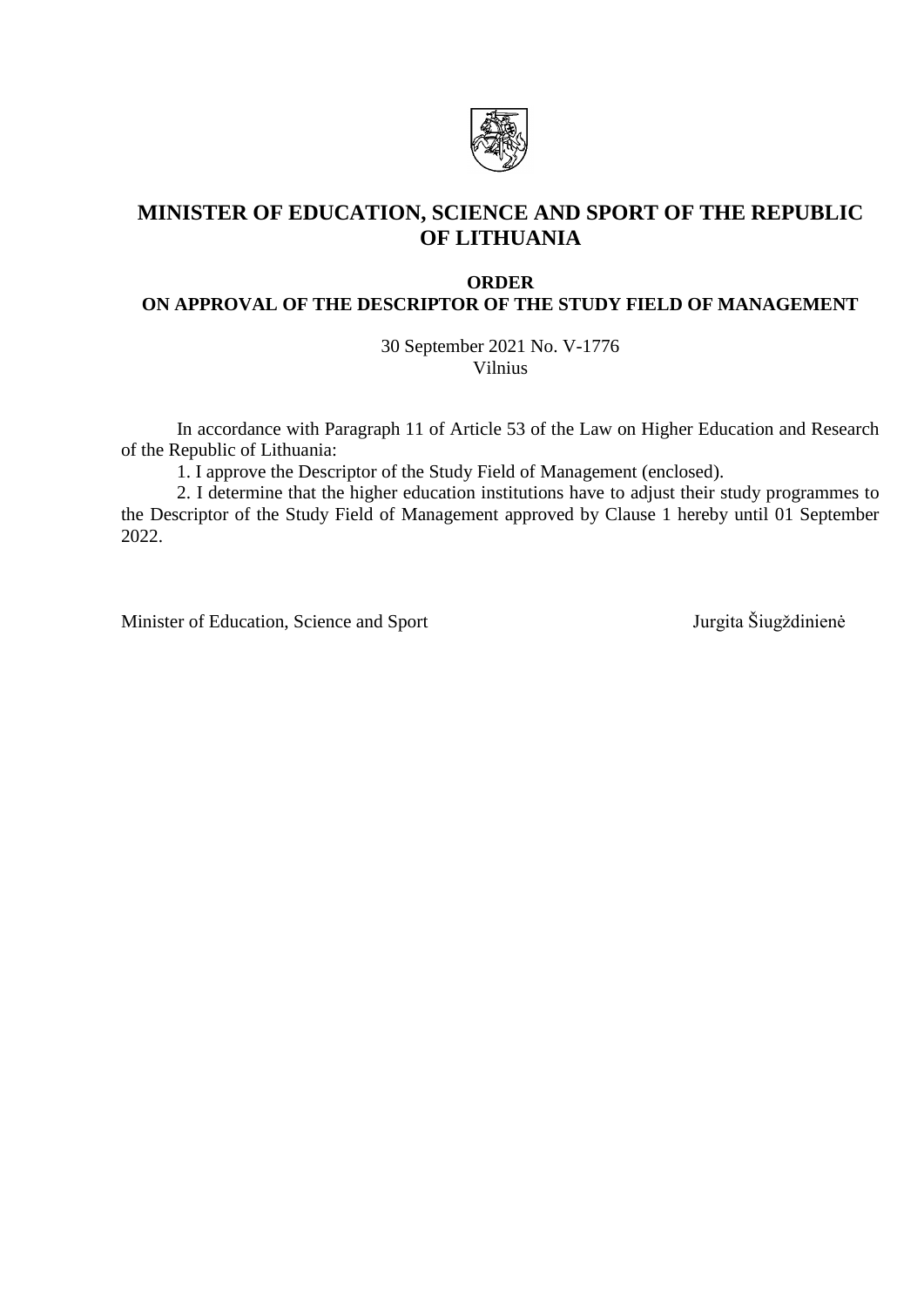#### APPROVED

by Order No. V-1776 of the Minister of Education, Science and Sport of the Republic of Lithuania of 30 September 2021

#### **DESCRIPTOR OF THE STUDY FIELD OF MANAGEMENT**

## **CHAPTER I GENERAL PROVISIONS**

1. The Descriptor of the Study Field of Management (hereinafter – Descriptor) regulates the special requirements for the study programmes in the study field of Management (L02) that belongs to the group of study fields of Business and Public Administration (L). The Descriptor regulates the study field of management (hereinafter – management field) in the scope not covered by the General Requirements for the Studies approved by Order No. V-1168 of the Minister of Education and Science of the Republic of Lithuania of 30 December 2016 "On approval of the General Requirements for the Studies."

2. The Descriptor was prepared in consideration of the AACSB (Association to Advance Collegiate Schools of Business) recommendations 2013 on Eligibility Procedures and Accreditation Standards for Business Accreditation (edition of 01 July 2018), the Guidelines of the European Quality Network (EQUAL) for undergraduate degrees in general business and management.

3. The Descriptor's requirements shall be applied for college study programmes and university study programmes of the first and second cycles that may be conducted as full-time or part-time studies.

4. The persons, who complete the studies in the management field, receive professional bachelor's / bachelor's /master's degree in business management that is in conformity with the sixth/ seventh level of the Lithuanian Qualifications Framework and the European Qualifications Framework for lifelong learning, and is attested by the diploma of professional bachelor / bachelor/ master and diploma supplement.

5. The studies in the field of management may be provided as interdisciplinary studies only if the learning outcomes characteristic to the management study programme are achieved in full. The integrity of these subjects in the study process and significance of the provided knowledge and skills for management specialist have to be substantiated well in the structure of the study programme.

6. The study programmes in two fields (management and other field) are possible only in the first cycle, provided the volume of the study programme is 240 credits. The study programme in two fields has to satisfy all the requirements of descriptors of both study fields and assure achievement of learning outcomes of both fields.

7. There are no special requirements established in the Descriptor for the persons applying to the studies of the first cycle.

8. The persons may be admitted to the studies of the second cycle in the field of management:

8.1. if they have completed the university studies of the first cycle in the group of study fields of Business and Public Administration, and if they satisfy the requirements established by the respective higher education institution;

8.2. if they have completed the university studies of the first cycle in the group of social study fields conforming to particularity of the selected study programme, and if they satisfy the requirements established by the respective higher education institution;

8.3. if they have completed the university studies of the first cycle in other fields and bridging courses of the subjects complying to the particularity of the study programmes of management, the list and content whereof are determined by the higher education institution;

8.4. if they have completed the college studies in the group of study fields of Business and Public Administration or Social Sciences and bridging courses, the list and content whereof are determined by the higher education institution.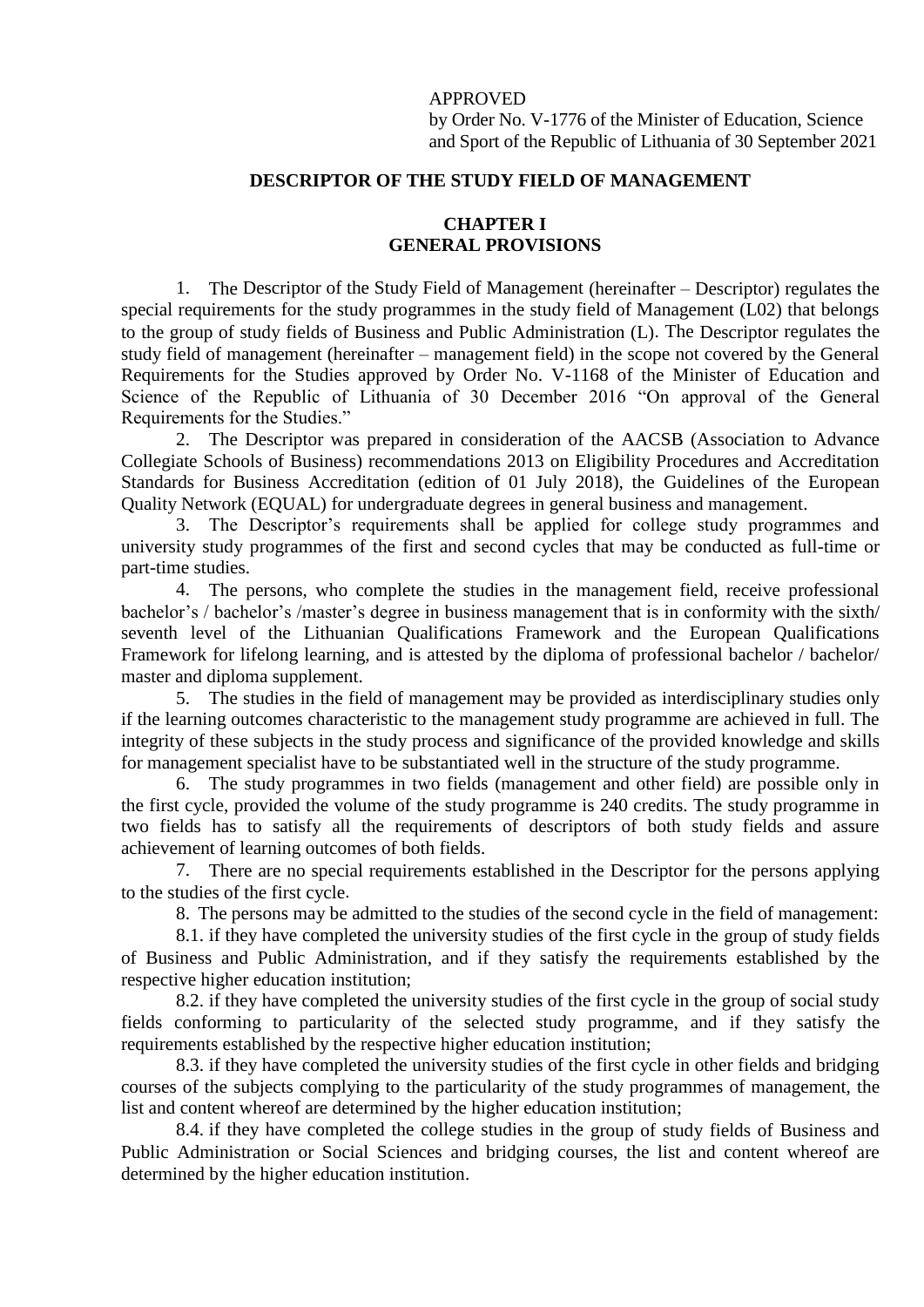9. The purpose of the studies in management field is to provide an opportunity to the students to gain knowledge about management and development of organisations, institutions and other social systems, and skills that allow applying this knowledge constructively in the professional activities, to recommend the appropriate research methods and tools, to train the competence to solve theoretical and practical management problems, to continue the studies and research in management and related fields, and to be ready to improve continuously through life-long learning.

10. The graduates of the studies in management field will be able:

10.1. to substantiate their professional activities by knowledge and understanding, how the organisations and other social systems are designed, managed and developed;

10.2. to apply the research methods and tools creatively and critically while solving theoretical and practical management problems;

10.3. to collect, structure, analyse, interpret and use the information necessary for professional activities, to formulate the reasoned insights, and to make the justified decisions;

10.4. to express ideas on the management topics orally and in writing, professionally and in the reasoned mode, to participate in discussions with professionals and other interested groups;

10.5. to comply with the principles of sustainable management, while developing organisations, institutions and other social systems;

10.6. to improve professional competence, to endeavour at personal and professional growth, to comply with professional ethics, and to learn all life.

# **CHAPTER II CONCEPT AND SCOPE OF THE STUDY FIELD**

11. Management as an object of studies includes all the processes of designing, management and development of organisations, institutions and other social systems.

12. The management field is closely related to the studies in the fields of other social sciences – accounting, marketing, management of human resources, finances, business, economics, communication, psychology, sociology, politics, law, and other studies, because it is based on knowledge and achievements in these fields. Modern management research is carried out by integrating the knowledge of other social sciences about micro- and macroenvironment's factors that affect cognition of (self-)development processes of organisations and social principles, and management decision making. Therefore, it is urged to include the subjects of other social sciences into the management studies. The management studies have to disclose complexity of designing, management and development processes of organisations, institutions and other social systems and the character of management decisions within the contexts of different levels (organisational, national, international and global). Management has to be distinguished by diversity of theoretical approaches and discussions, while the research has to be based on application of various methodologies and/or their harmonisation. Interdisciplinarity and multidisciplinarity are characteristic to management studies.

13. The purpose of the studies in the field of management is to provide education that creates conditions:

13.1. to be able to perform the main management functions necessary to enable the organisations, institutions and other social systems;

13.2. to have knowledge and skills necessary to design, manage and develop organisations, institutions and other social systems, to analyse and solve the performance problems in consideration to a complex and dynamic external and internal environment of these systems;

13.3. to train the need to take interest in novelties in the field of management, to be able to apply the management knowledge under various circumstances and within different organisational contexts, to combine it with knowledge in other social study fields, and to understand the impact of made decisions on the organisation and its environment;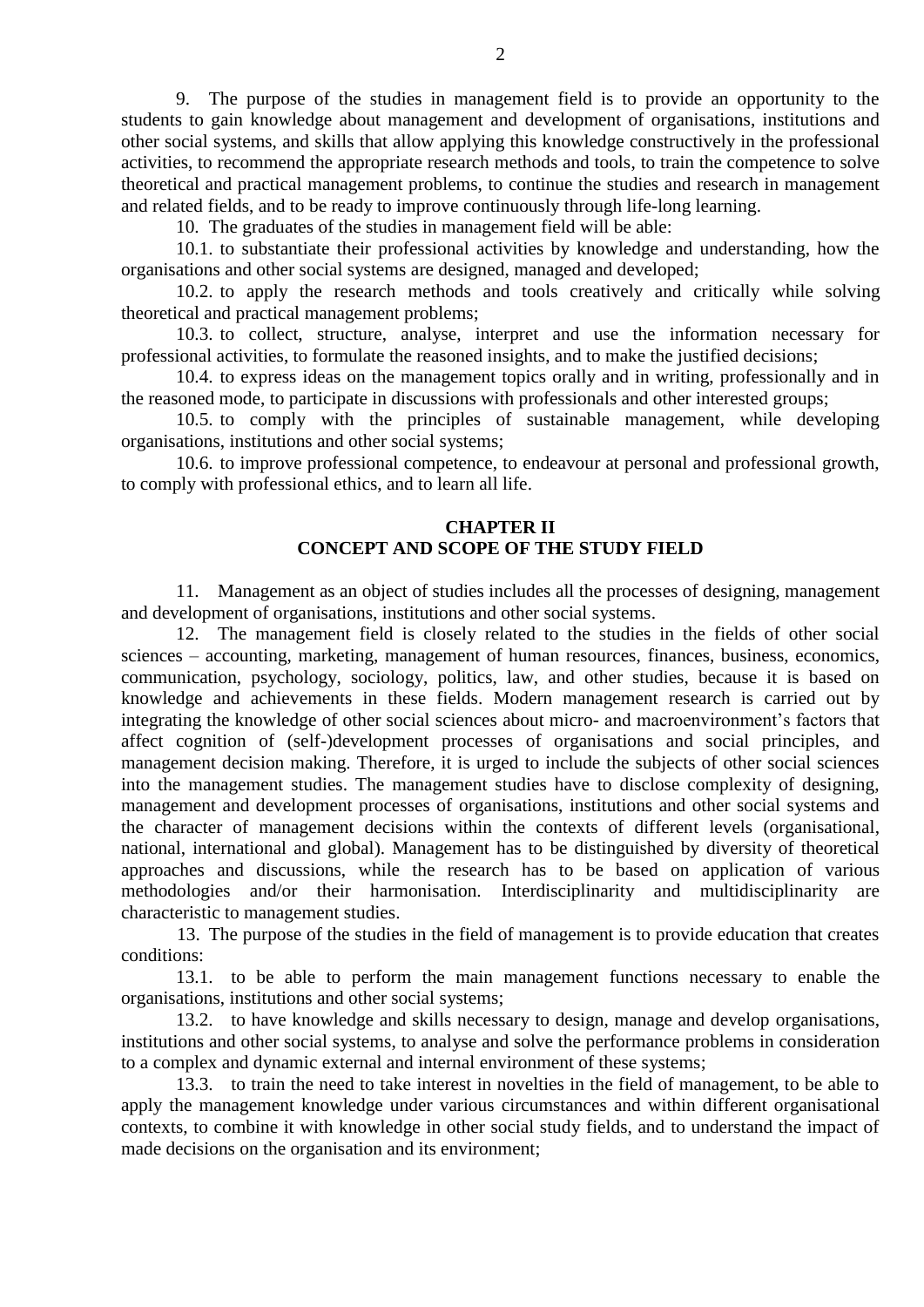13.4. to develop erudition, to be able to think creatively and critically, to see and understand the management object as an integral system of different activities, and to improve own professional competence through life-long learning.

14. The graduates of the studies of the first cycle will be able to work as specialists of various management fields in industrial, commercial or service enterprises or public sector, and to establish and/or develop own enterprises and organisations. The studies may be continued in the second cycle.

15. The graduates of the studies of the second cycle will be able to work as specialists and managers of various management fields in industrial, commercial or service enterprises or public sector, internal and external consultants on creation and development of organisations, and experts of specific fields of managerial activities. Besides, they will be able to work in business, governmental and non-governmental organisations that analyse strategic and current activities of companies, organisations and institutions, research of performance efficiency, possibilities of its improvement and organisational development, and other activities that need management competence, to work in the field of scientific and/or other research, and to continue PhD studies.

## **CHAPTER III GENERAL AND SPECIAL LEARNING OUTCOMES**

16. While studying management, the person has also to develop general management skills, social, research, field-specific and personal skills.

17. The learning outcomes of particular subjects have to be related to the learning outcomes of the study programmes.

18. The professional activities of the specialists prepared in the study field of management of the first and second cycles have to be based on total knowledge, skills and values; however, the learning outcomes of professional bachelor, bachelor and master programmes differ.

19. At the completion of the college studies of the first cycle, the following learning outcomes have to be achieved:

19.1. knowledge and its application. The person:

19.1.1. is able to describe key management concepts and principles;

19.1.2. is able to describe and analyse economic, political, legal, technological, social and cultural environment of the company or organisation;

19.1.3. knows and understands main management theories and functions and is able to apply them in practice;

19.1.4. is able to apply management skills to plan, organise, control and improve the management processes;

19.1.5. knows the management fundamentals of finances, marketing, accounting, management of human resources, and process management, and is able to apply them in practice;

19.1.6. understands and is able to apply the principles of social responsibility and ethics;

19.2. skills to carry out research. The person:

19.2.1. is able to carry out applied empirical research, to apply qualitative and quantitative research methods, to collect, systemise and analyse data;

19.2.2. is able to form conclusions and to use the accumulated information purposefully to solve the management problems;

19.3. field-specific skills. The person:

19.3.1. is able to collect, structure and analyse the performance data of the company (organisation);

19.3.2. is able to assess the performance results of management functions and to make suggestions, how to improve management;

19.3.3. is able to use modern technologies within different contexts of companies (organisations);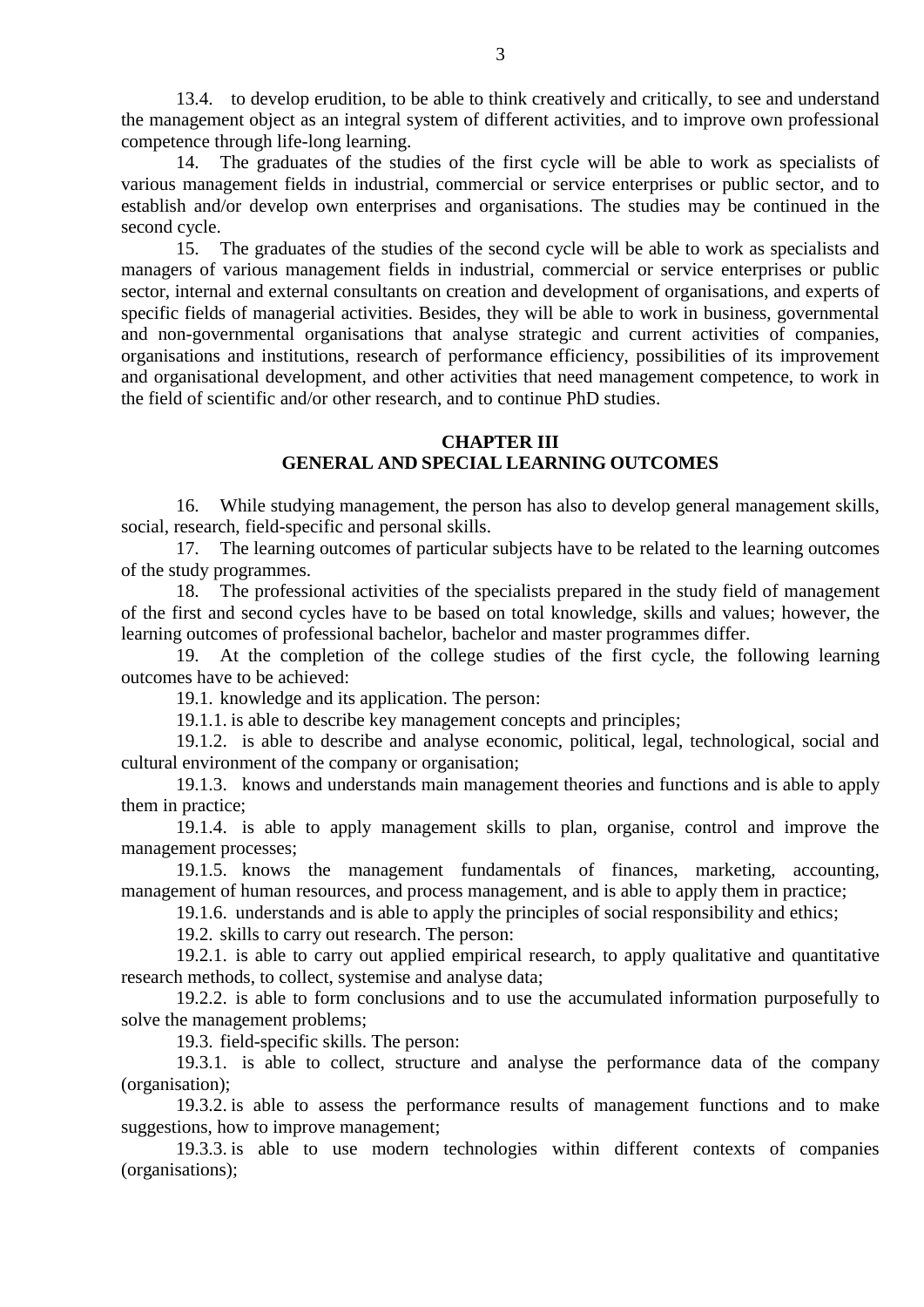19.3.4. is able to recognise and accept the socially responsible management decisions of companies (organisations), and to comply with the principles of professional ethics;

19.4. social skills. The person:

19.4.1. is able to communicate and collaborate with specialists of various fields and group representatives;

19.4.2. is able to work individually and in team;

19.4.3. is able to express smoothly and consistently thoughts in writing and orally, to communicate effectively in professional environment;

19.4.4. is able to work in multicultural work environment;

19.5. personal skills. The person:

19.5.1. is able to communicate effectively in writing and orally (written and oral communication);

19.5.2. is able to analyse problems (analytical thinking);

19.5.3. is able to perceive oneself within the social context (reflective thinking).

20. At the completion of the university studies of the first cycle, the following learning outcomes have to be achieved:

20.1. knowledge and its application. The person:

20.1.1. knows and understands economic, political, legal, technological and social context of the company or organisation in global society; is able to assess this context by making management decisions in the company or organisation;

20.1.2. understands social responsibility, including sustainable and ethical business behaviour;

20.1.3. understands theories of finances, financial markets, is familiar with the instruments of financial analysis and principles of preparation of financial reports; and is able to apply this knowledge in practice;

20.1.4. knows and understands systems and principles of organisations, including planning and design, manufacture and/or operations, supply chains, marketing, management and distribution of human resources; and is able to apply this knowledge in practice;

20.1.5. is able to explain group and individual behaviour in organisation and society, including changes in the employees' behaviour due to digitisation and robotisation of work places induced by technologies;

20.2. skills to carry out research. The person:

20.2.1. is able to define and select the suitable methods to carry out research relevant for the organisation;

20.2.2. is able to collect, analyse and interpret the data necessary to solve management problems;

20.3. field-specific skills. The person:

20.3.1. is able to identify ethical issues and to solve them socially responsibly, by applying theoretical knowledge based on the results of new fundamental and applied research (ethical understanding and reasoning);

20.3.2. is able to make evidence-based management decisions for companies (organisations) that would integrate current and emerging technologies, including application of statistical methods and means, data management, and data analytics (technological mobility);

20.3.3. is able to use and spread data ethically, in consideration to data privacy and safety;

20.3.4. is able to analyse non-structured problems, to formulate decisions and to communicate effectively with all the interested parties;

20.4. social skills. The person:

20.4.1. is able to work effectively in team (interpersonal relations and team work);

20.4.2. is able to work effectively in miscellaneous and multicultural work environment (miscellaneous and multicultural environment);

20.4.3. is able to communicate effectively in at least one foreign language in the professional environment;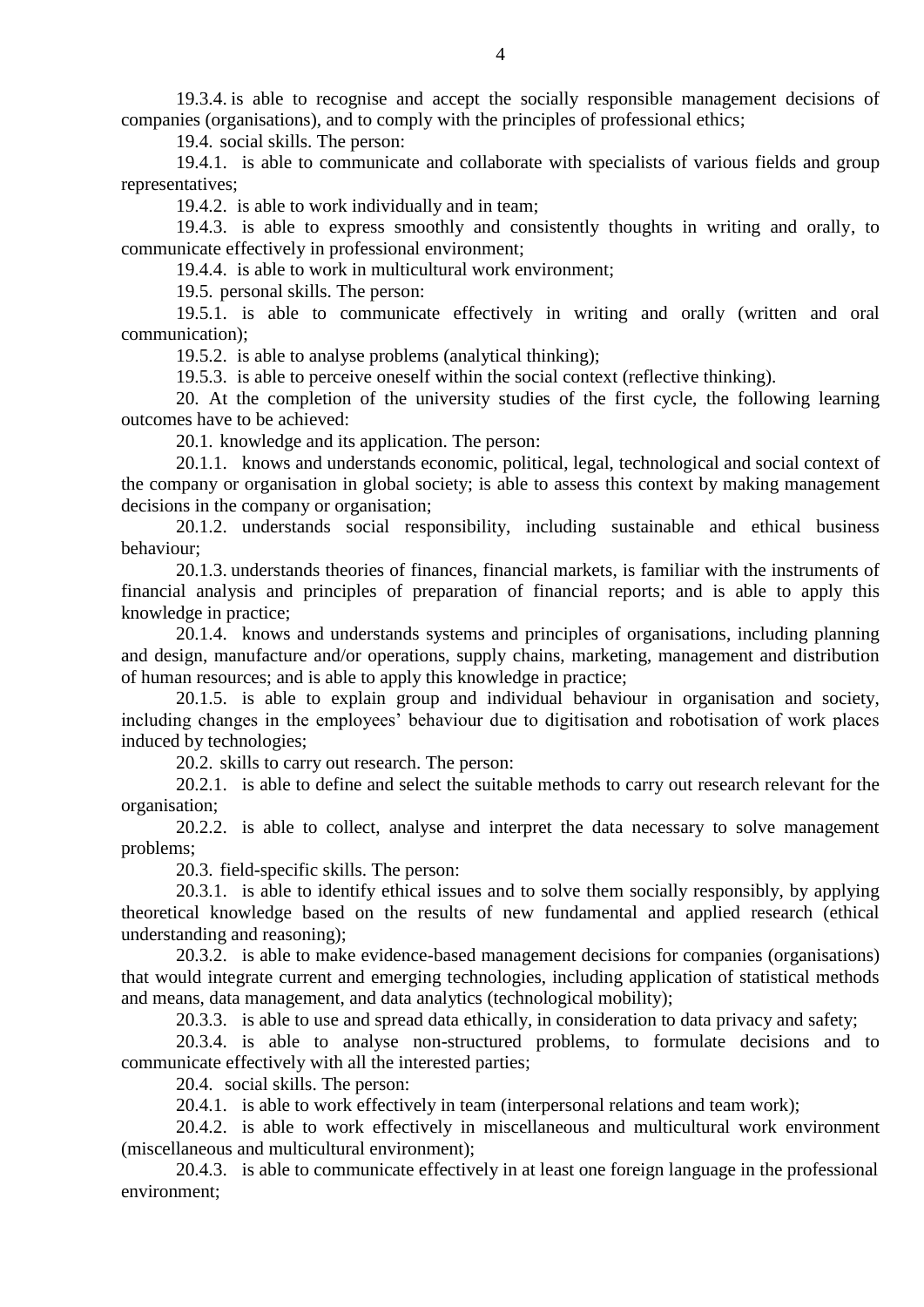20.5. personal skills. The person:

20.5.1. is able to communicate effectively in writing and orally (written and oral communication);

20.5.2. is able to analyse and systemise problems (analytical thinking);

20.5.3. is able to perceive oneself within the social context (reflective thinking);

20.5.4. is able to adjust quickly to new technologies because of the trained approach "I know to learn";

20.5.5. is able to study independently after self-assessment of knowledge.

21. At the completion of the university studies of the second cycle, the following learning outcomes have to be achieved:

21.1. knowledge and its application. The person:

21.1.1. is able to understand companies (organisations) and their stakeholders, external context, where the companies (organisations) are operating, and knows how to manage them in consideration to long-term and sustainable perspective;

21.1.2. is able to understand and apply systematically modern management theories in the global, complex and uncertain conditions in order to improve business and management practices;

21.1.3. is able to foresee potential impact of management decisions on business and society;

21.1.4. is able to understand and apply the principles of creation of sustainable value;

21.1.5. has management skills based on the results of fundamental and applied research that create a ground for the ability to create new knowledge;

21.2. skills to carry out research. The person:

21.2.1. is able to select, systemise and assess critically certain scientific research on management topics;

21.2.2. is able to develop and carry out independently research in the field of management;

21.2.3. is able to interpret the research results and to present managerial decisions;

21.3. field-specific skills. The person:

21.3.1. is able to assume leadership in various situations of professional activities;

21.3.2. is able to supervise activities of other employees within miscellaneous global context;

21.3.3. is able to make decisions and to substantiate them properly in various situations under uncertain conditions;

21.3.4. is able to integrate knowledge of various fields;

21.4. social skills. The person:

21.4.1. is able to supervise the team and to assume responsibility for its results;

21.4.2. is able to communicate effectively, smoothly and consistently orally and in writing in at least one foreign language, to discuss relevant management practical and theoretical issues, including presentation of business ideas, preparation of business reports, consultations, and expert evaluation;

21.4.3. is able to organise and carry out individual and group research, as well as in the interdisciplinary team, to assess the effectiveness of group work, to apply the principles of group formation, assignment and management of tasks, to comply with the professional ethics and civic consciousness;

21.4.4. is able to organise independently preparation of performance plans and projects, to supervise their implementation, and to assess effectiveness of such activities;

21.5. personal skills. The person:

21.5.1. is able to innovate and initiate new business projects and to manage them;

21.5.2. is able to apply strategic, critical and constructive thinking when making management decisions in complex and undefined situations;

21.5.3. is able to improve and develop professional competence independently through lifelong learning;

21.5.4. is able to make decisions based on ethics and sustainable development.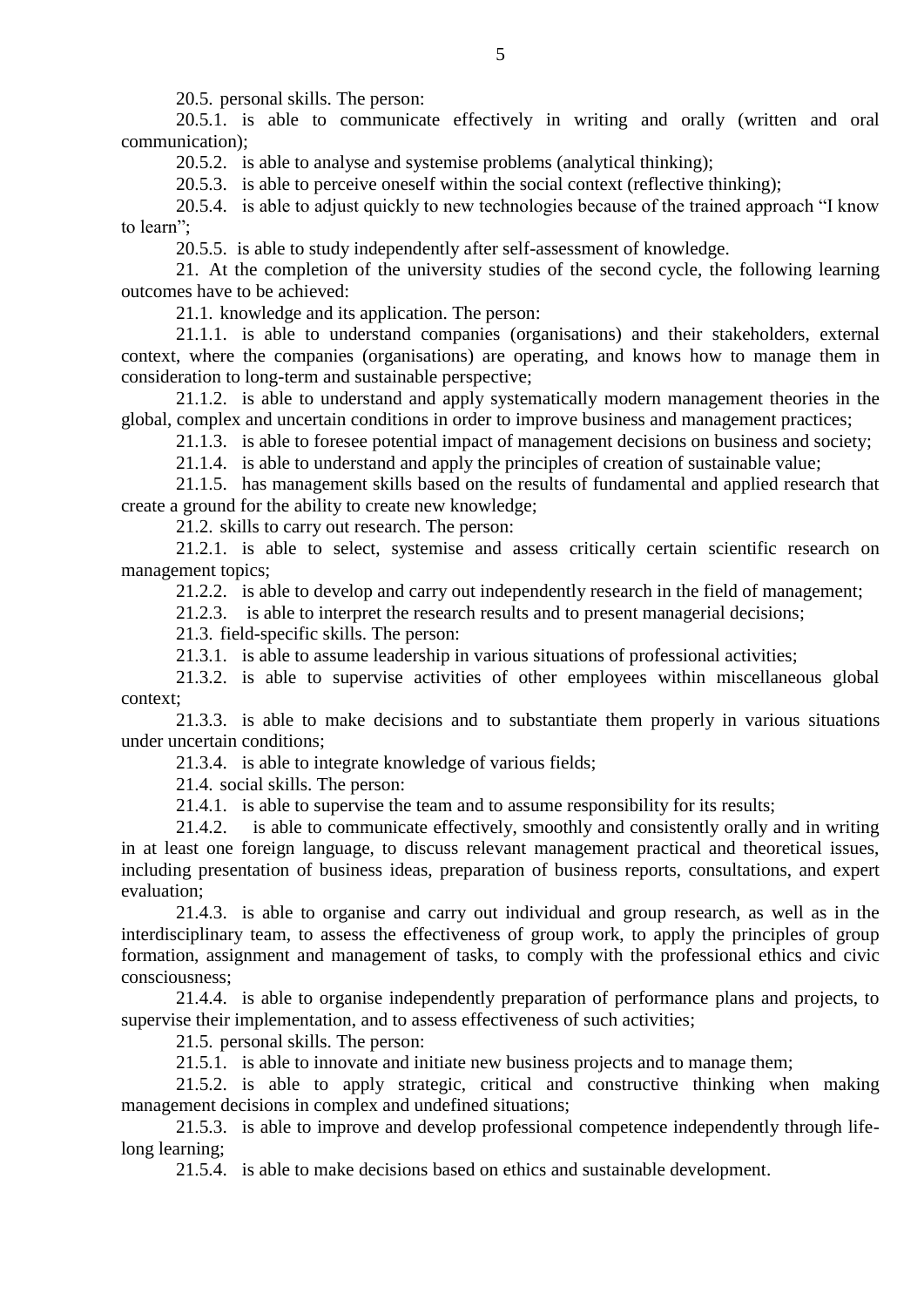## **CHAPTER IV TEACHING, LEARNING AND ASSESSMENT**

22. The principle of life-long learning should be implemented in the teaching and learning process. The programme, its content and didactic system should motivate the students to use various resources and sources of knowledge acquisition, and the teaching staff should be motivated to integrate novelties into the teaching and learning process.

23. Teaching has to be based on contemporary and relevant content of research and practical achievements of management and the taught subject.

24. The didactic system of the study programme should help to get the necessary knowledge, to train field-specific, research, social and personal skills.

25. The teachers have to understand the didactic conception of the study programme, their competences have to comply with the requirements of the study programme. They have to be able to create the programme of particular subject/module in consideration to the study programme, to which the respective subject/module belongs. When preparing the study material, the teachers have to use the latest research developments, to know the links of the taught subject/module with other study and research fields, to be able to improve the teaching and studying content, and to choose the appropriate methods of teaching and assessment of students' achievements that would be oriented to students.

26. The teaching and learning methods have to be diverse and effective. The tasks of independent work have to comply with the learning outcomes of the study programme and to motivate the students. The work time of students and teaching staff and material resources (libraries, laboratories, equipment, etc.) have to be used rationally.

27. Various study methods have to be applied in the course of studies, depending on the character of subject. The recommended study methods in the field of management: traditional and interactive lectures, practical sessions, laboratory works, tasks to search for and summarise information, case studies, debates, problem analysis and solution, individual and group works, sets of report presentation, consultations, etc. The same methods may be applied in different cycles of studies; however, their application in the second cycle has to be linked to deeper understanding of the content and more complex tasks. They have to induce the student to present own insights independently, critically and responsibly, and to integrate competences of various fields.

28. The knowledge and skills described in the learning outcomes have to be assessed formally. The students have to receive timely feedback on their work results.

29. All the assessments of the students have to be based on clearly formulated, objective criteria that are known in advance. The volumes of works and assessment methods and criteria of the students' achievements and learning outcomes have to be provided and defined clearly in the study programme.

30. The assessment system has to cover the assessment methods that allow monitoring the achievements of the studied subject/module and to assess the students' knowledge and skills coherently. The assessment methods have to be clearly linked with the content of the subject/module and the applied study methods. It is suggested for the teachers to choose different assessment methods and modes. The recommended assessment methods: examination, analysis of problem solution, test, presentation, seminar, report on laboratory works, report on practical training, assessment of reports on individual and group works, self-assessment, etc. The teachers have to know the methodical aspects of their application and to be encouraged to create and apply integrated assessment methods.

31. The assessment system of the students' achievements has to be documented clearly, to be understandable and transparent, hence allowing to make sure that the graduates of the study programme will have achieved the level of the learning outcomes defined in the study programme..

32. The assessment of knowledge and skills described in the learning outcomes of the studied subject/module has to be based on the principle of objectivity. The assessments have to be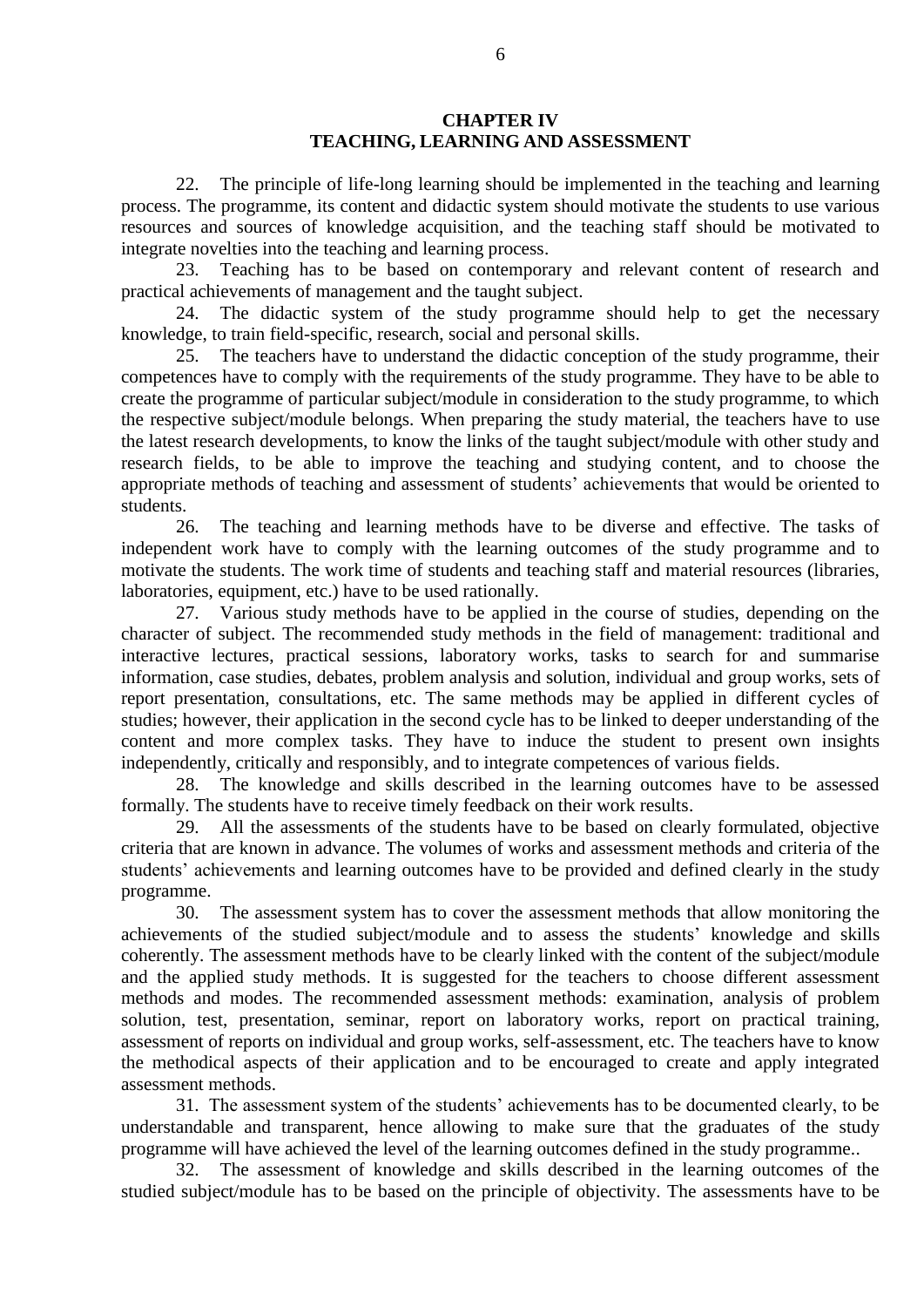based on clearly formulated criteria that are known in advance and followed by constructive comments (feedback). When the assessment criteria are formulated, the lowest achievement level complying to the lowest positive evaluation has to be indicated. When the student's achievements are assessed, it is recommended to apply the cumulative score.

## **CHAPTER V REQUIREMENTS FOR IMPLEMENTATION OF STUDY PROGRAMMES**

33. The study programme has to comply with the requirements for study programmes established in the present Descriptor and in other legal acts governing the studies, to be relevant, to comply with the level of research and study field, and it has to be improved and updated all the time. The executors of studies have to make sure that the study programme provides possibilities to the students to get familiar with the content of novelties and innovative topics still while studying, and that the students are motivated to see and foresee the perspectives of development of the study field and professional activities based on the latest scientific achievements.

34. The fulfilment of the study programme has to be based on its quality supervision, involving all the interested parties.

35. The learning outcomes of the study programme have to be clear and accessible. The structure of the study programme has to reveal the particularity and specifics of the study field of management.

36. The study programme has to be formed in such a way as to satisfy the needs of various planned groups of students linked to duration and intensity of students, diverse schedules, geographical peculiarities, and possibility to make individual curricula or combinations of qualifications.

37. There are no special requirements determined in the Descriptor for the teachers of the study programmes in the field of management.

38. Practical training is an integral part of the studies of the first cycle in the management field. The purpose of practical training is to develop the student's abilities to link the theoretical knowledge with solution of practical problems. The higher education institution has to suggest a list of possible places for the practical training to the students. The student may find a place for practical training himself / herself, upon approval of the higher education institution. When the institution for practical training is chosen, a trilateral agreement between the student, the higher education institution and the institution of practical training is made.

39. Practical training has to be organised according to the procedure of organisation of practical training prepared by the higher education institution. The idea of cooperation with social partners has to be implemented in the course of organisation of practical training. The practical assignments have to be selected by linking the student's academic preparation to the competence of practical activities. It is recommended to involve the supervisors of practical training in institutions into the process of improvement of organisation of practical training and content of practical assignments.

40. It is recommended to organise introductory, educational, professional and final professional practical training in case of college studies. The introductory and educational practical training may be carried out in lecture halls and/or practical training companies. In the course of educational training practice, as much as it is possible, a real work situation has to be created and the practical assignments have to be prepared according to the performance data of particular company, institution or organisation, with the help of legal acts, statistical data, and computer hardware. Other practical training has to be conducted in companies, institutions and organisations according to the trilateral agreements for practical training. The final professional practical training has to be included into the study process. It has to be carried out under the approved contract for the student's practical training. The purpose of final professional practical training is to train the students' abilities to link the theoretical knowledge with solution of practical problems. In the course of practical training, the students have to collect the data of final thesis and to acquire skills of practical, organisational and